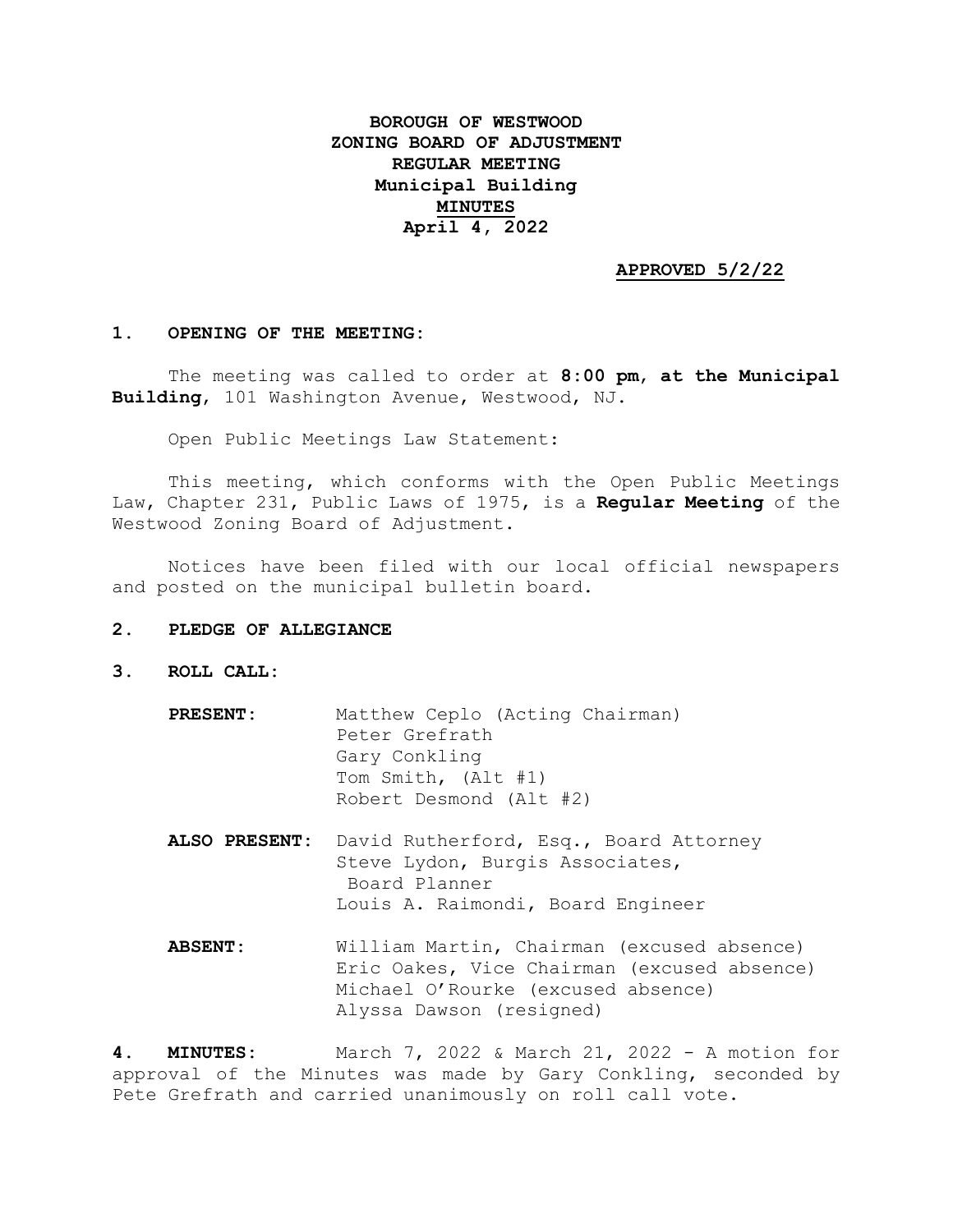(WWZB 4/4/22 Regular Meeting Minutes)

**5. CORRESPONDENCE:** None

**6. VOUCHERS:** None

#### **7. RESOLUTIONS:**

**1. Whispering Woods Hearing on the court case of Westwood Investments LLC vs. Borough of Westwood Board of Adjustment –** Carried to the next meeting, 5/2/22.

#### **8. PENDING NEW BUSINESS:**

**1. Santa, 21 Adams – "C" variance for setback to an inground pool -** Deemed Complete - set for 5/2/22;

**2. Bauer, 22 Cypress- Driveway wider than the garage without approvals -** Incomplete; carried to 5/2/22;

**3. Cooper, 34 Clairmont- Bulk variances for side yard and combined side yard setback -** Incomplete; carried to 5/2/22;

**4. OSM Hospitality, 170 Center Ave - Use variance and Site Plan Approval, Rooftop Dining -** Deemed Complete - set for 5/2/22;

**9. VARIANCES, SUBDIVISIONS AND/OR SITE PLANS, APPEALS, INTERPRETATIONS:** SWEARING IN OF BOARD PROFESSIONALS FOR PUBLIC HEARINGS **The Board Professionals were sworn in.**

**1. Walsh, 196 Sand Road - Bulk variances for a deck which was constructed without permits. The dwelling already had a nonconforming rear yard setback of 20' -** Gregg Paster, Esq. represented the applicant. Mr. Paster presented the application and gave an overview. He distributed a survey dated 4/27/22 made by Steven L. Koestner, PE & LS, Koestner Associates. The survey shows the property before the existing deck was built. The soils were sandy and this deck was built. There is a pre-existing nonconfirming minimum side variance and a rear yard setback variance of 1.77' where 30' is required, which can be granted without any detriments.

Neil & Amy Walsh, owners/applicants, were sworn in and testified. Their family has owned the property for four years. They have done substantial work to the house, as it was not in livable condition. All the work was done with permits. They border the Berkeley School and are across from the park. The back yard is really the side yard. The soils were sandy, and the conditions did not allow for a patio. They are trying to make a safe play area for their children and their family. Originally, they spoke with

2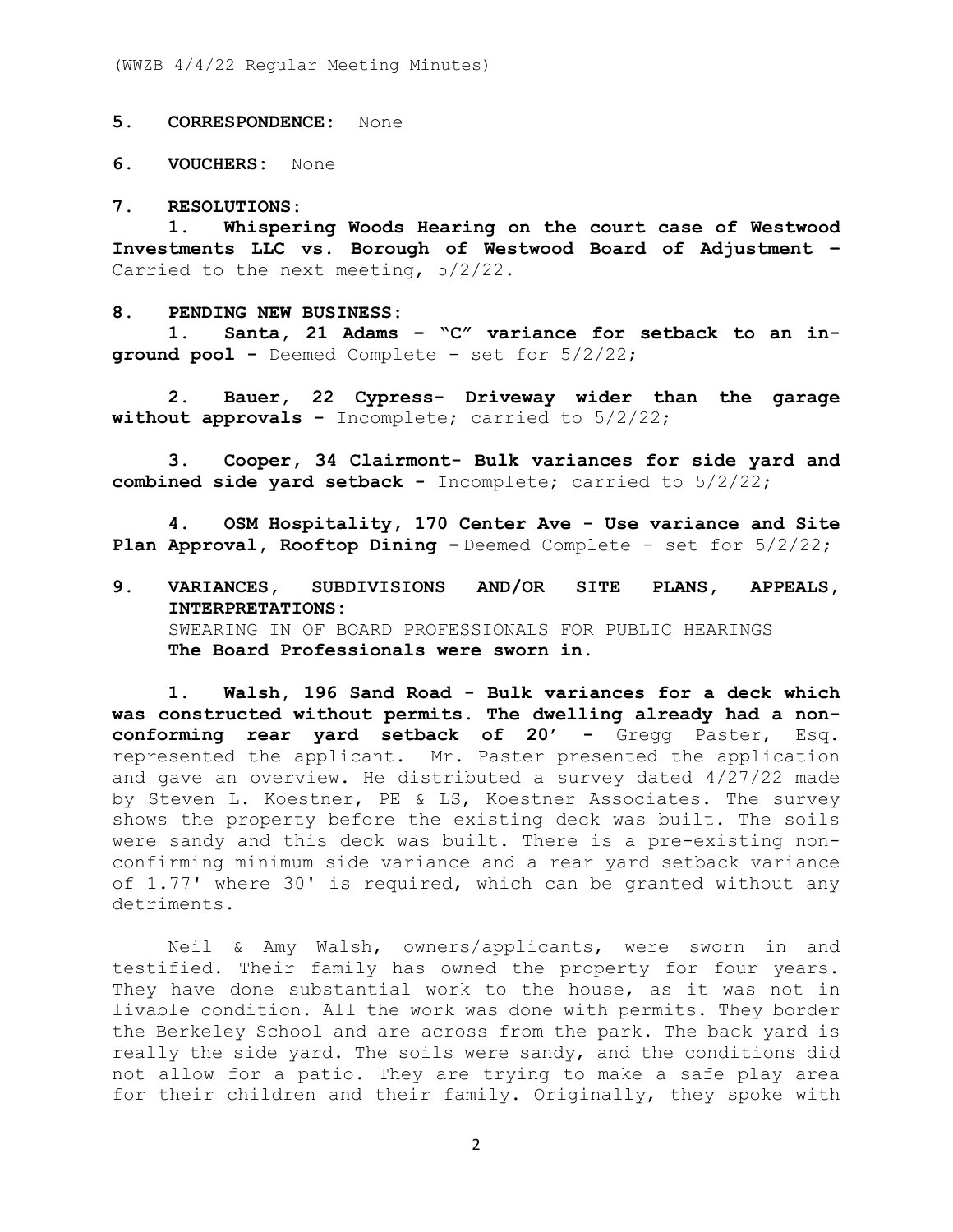a contractor about installing pavers. Instead of pavers, they built the deck, as they were under the impression that pavers were not possible because the soils were too sandy and were advised they should go with a deck. The contractor said the deck would be under the 30" height limit threshold, so they did not need a permit. Thereafter, they received a summons from the Construction Official. Mr. and Mrs. Walsh also explained some of the difficulties they faced. They could not grow grass in the back area, the school's fence has fallen down, and animals have dug holes, where a small child can fall in. There was also a two-story house being built behind them, removing trees. Additionally, there is also a 10% grade level drop in the rear and north.

Mr. Raimondi asked how high the deck rail would be, and they responded waist-high. This would have to be cleared with Mr. Marini. Mr. Lydon noted Mr. Marini's letter said the deck needs two new variances and one is pre-existing. Mr. Rutherford advised there is a pre-existing minimum side yard setback variance for 7.98' where 10' is required, a rear yard variance of 1.77' where 30' is required, and a building coverage variance of 24.21% where 22% is permitted. Board Members had questions of the applicants and discussed the proposal and options. Mr. Paster indicated they would explore other options and come back to the Board. There were no interested parties. The matter was carried to 5/2/22 with no further notice and time extension granted.

**2. Cruz, 73 Harding - Bulk Variances for a one-story rear addition and driveway expansion (driveway, covered porch and pergola on right side was completed without a permit); Property is in the AE flood zone –** Not heard; Carried to 5/2/22;

**3. KLR 565 LLC, 561-565-Broadway – Seven (7) unit apartment complex, D & C variances, lot consolidation and site plan –** (Eric Oakes recused) - Carried to a Special Meeting on 4/18/22;

**4. Kathy Drake- 177 Woodland Avenue Request for an extension of time for approvals -** Tim Drake, owner, was sworn in. The application was for an extension of time of the approvals. Mr. Rutherford advised most of the project is completed and one section is not, as Mr. Drake will testify to. The approvals expire after a year. Mr. Drake will report on any changes to the project since its original approval. Mr. Drake testified there were no changes. They simply ran out of money to put the deck in. His daughter decided to go to NYU but is now graduating. It was due to a lack of funds that they could not complete the deck portion of the project. He is here for an extension of the original approval. Mr. Rutherford noted that coverage variances were granted for the deck.